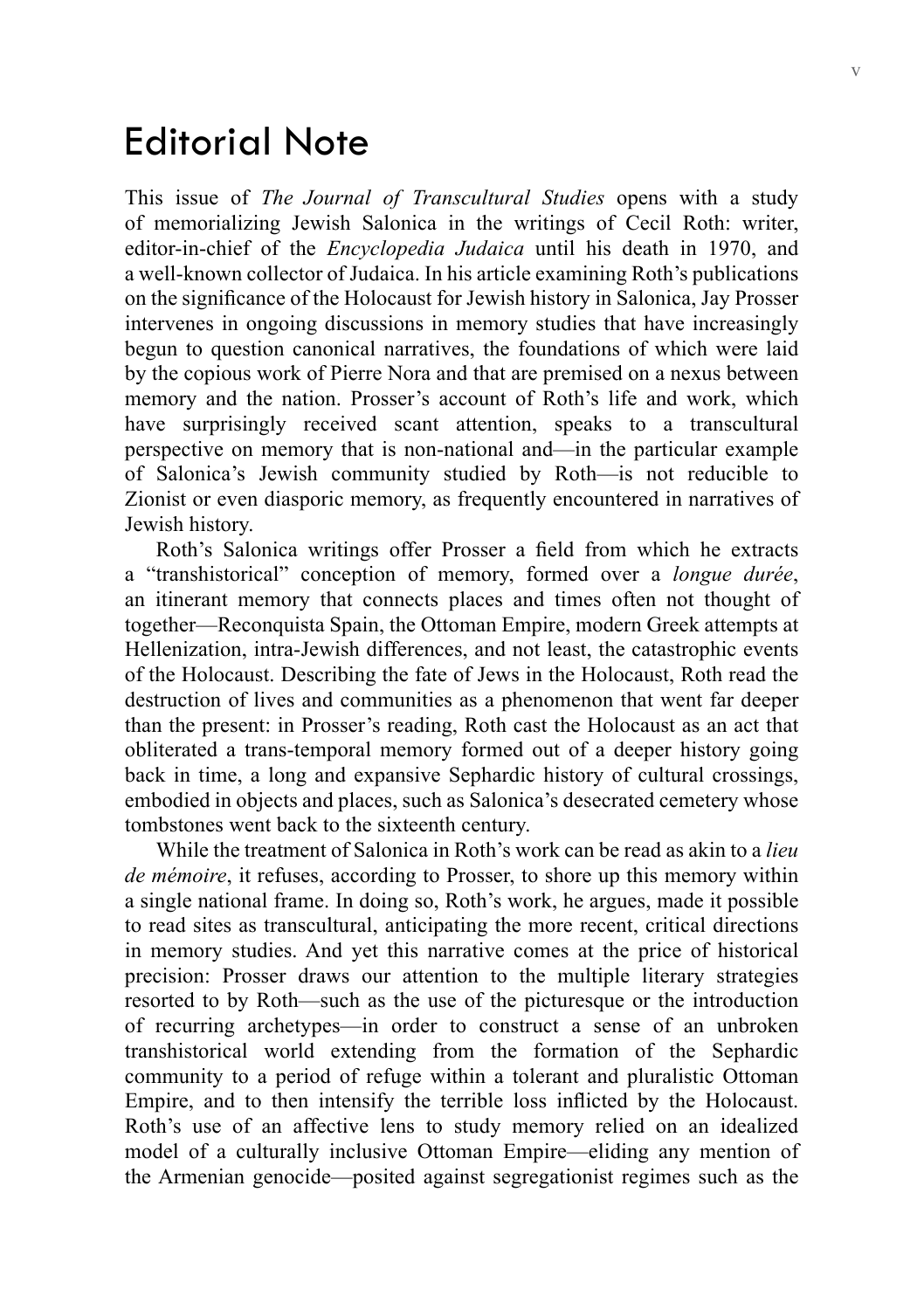Spanish Inquisition, Hellenizing movements conscripted to Greek nationalism, and the Nazi occupation. Even as Prosser reminds us of the historiographic contribution of Roth's writings to latter-day critical memory studies, he draws our attention to the polarity between culturally homogenizing forces and transculturally formed modes of remembering the past that structures Roth's narrative, implicitly suggesting that privileging normativity could become a methodological trap for transcultural studies.

The normative powers of memory are not the only methodological challenge for transcultural studies addressed in this issue. The history of emotions is another area in which both the potential and limitations of the transcultural approach remain to be specified. Recent contributions to this emerging field have assembled strong evidence that emotions play a more consequential role in shaping social codes, norms, and institutions than rationalist and behaviourist explanations of human activity are willing to concede. However, many studies making the case that affective experiences and their conceptualization matter tie them to stable and self-contained affective communities whose boundaries tend to coincide with larger constructs such as "nations" or "cultures." Treated in this way, emotions resemble the "culture-bound syndromes" identified by psychiatrists and medical anthropologists and, like these allegedly unique assemblages of common symptoms, risk becoming reified as markers of fixed identities. Can a transcultural perspective help us gain a more adequate and at the same time less essentialist understanding of "culture-specific" emotions?

This is the question Hye Lim Nam raises in her essay on *han*, a powerful emotion that has been described as a "uniquely Korean psychological state." Combining feelings of sadness, mournfulness, and resentment while also offering glimmers of hope to overturn the conditions from which it emerged, *han* is portrayed as defying both definition and translation. Provoked by universal experiences, it becomes tangible only, its propagators claim, in specifically Korean contexts. Nam reconstructs the successive nationalization of the Korean soul through an analysis of concrete historical situations in which *han* was enlisted to explain and overcome individual and collective suffering. Her careful investigations reveal not only the undeniably transcultural origins of the vocabulary used to verbalize *han* but also highlights the historicity of this peculiar "emotion concept." Her study illustrates that neither emotions nor their verbal expressions can be seen as stable objects; rather, they must be interpreted as embodied indicators of, and factors in, changing realities. Much like the basic concepts of any society's political lexicon, they can be mobilized for different ideological purposes and remain inevitably contested. Zooming in on discussions about the nature and possible functions of *han* in the context of the *minjung*, or "people's," movement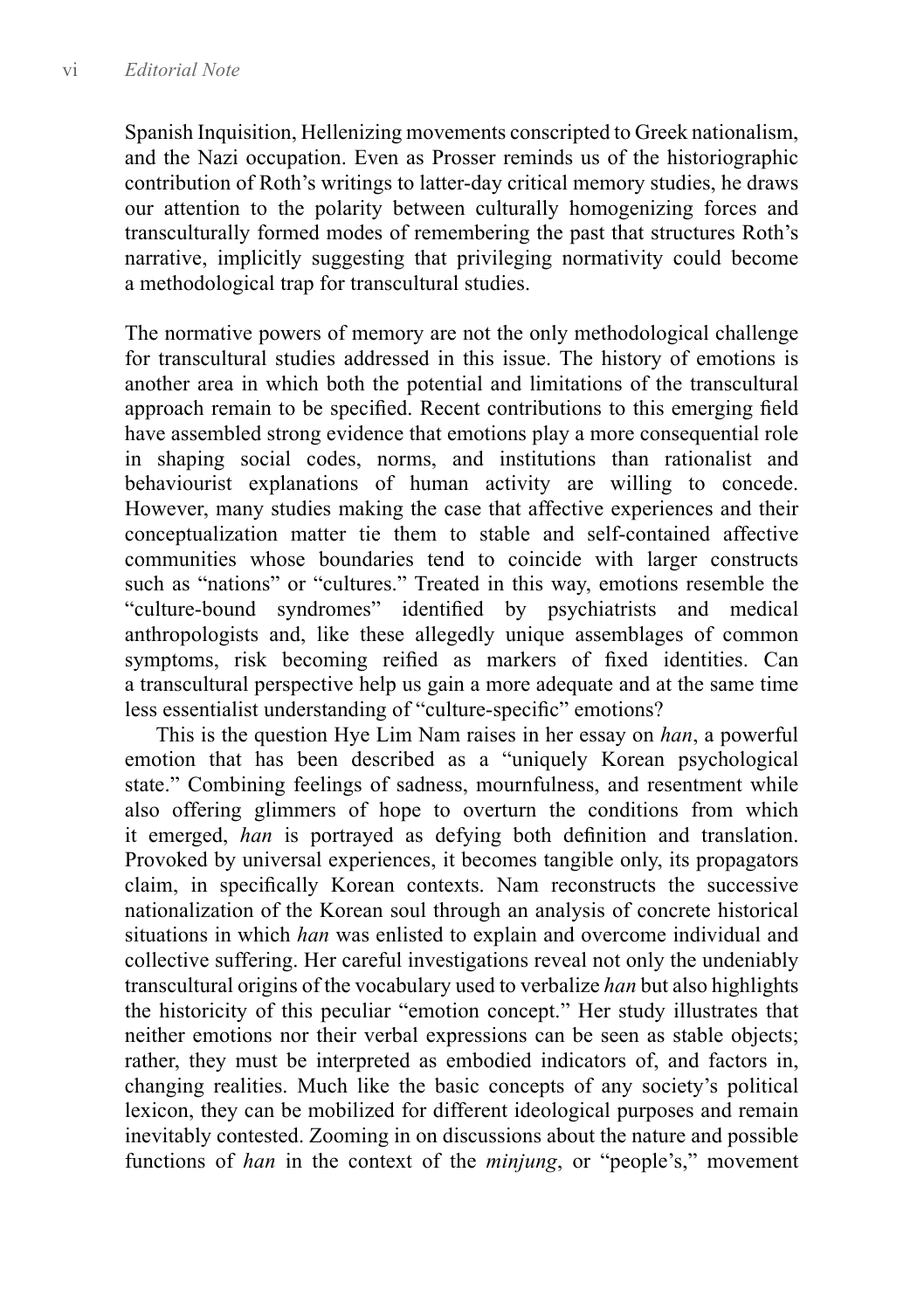of the 1970s and 1980s, Nam traces the diverse inspirations, many of them from abroad, from which two leading voices in the academic and public discourse on *han* drew to portray the emotion either as the root cause of popular apathy or a latent catalyst for change. Disagreeing as to whether *han* is to be seen as an entirely passive emotion or has the potential to rouse "the people" to decisive action, the two authors locate susceptibility to it in different strata of Korean society. At the same time, both enmesh *han* in a story of national redemption that unfolds from Korea's bitter past through its uncertain present to a hopeful future in which the country will be unified and democratic, and thus a state where the kind of suffering that produces *han* has been eliminated. Rather than emanating from particular features of a Korean "national character," Nam demonstrates that the cultural specificity of *han* needs to be understood as the temporally and historically situated expression of concrete social demands whose specific *gestalt* is shaped by transcultural entanglements that reach well beyond the nation-state.

Our third contribution turns from the history of emotions to an analysis of the exhibitionary complex in contemporary art. To what extent is it feasible for a large-scale periodic exhibition such as the *documenta* to engage in a self-reflexive praxis effecting a disruption of continuing structures that have by virtue of the sheer logic of editionality accumulated an authority whose habits resist dissidence from beyond? In her article "Learning from Crisis," Barbara Lutz addresses this question to *documenta 14* (2017), whose artistic director Adam Szymczyk sought to disengage the hosting institution from its established position with the intent of introducing a new ethics of participation and co-production that would heal some of the wounds inflicted by crises of the present. Cultural production in a globalized world implies, more than ever before, that the location of its actors is no longer necessarily tied to geography. Thus, for the last edition of *documenta*, Szymczyk—following the motto "Learning from Athens"—chose two sites, Kassel and Athens, in a move to dissolve existing barriers and undo the prevailing asymmetries within the contemporary art world. What does it mean, Lutz asks, for an established "Western" institution to abandon its exclusive role as host and to take instead the part of the guest? Reversing the basis of a curatorial system conceived of as a space of "hospitality" (Beatrice von Bismarck) in turn meant repositioning a national logic of belonging that constitutes, among other things, the position of the "foreigner."

Recent dislocations engendered by mass migration have generated debates about belonging, citizenship, and legality, making questions related to staying on and partaking more urgent than ever. Can the exhibition format, as it emerges in Lutz's analysis of *documenta 14*, envision alternative possibilities of transcultural cohabitation? Viewing Szymczyk's curatorial concept of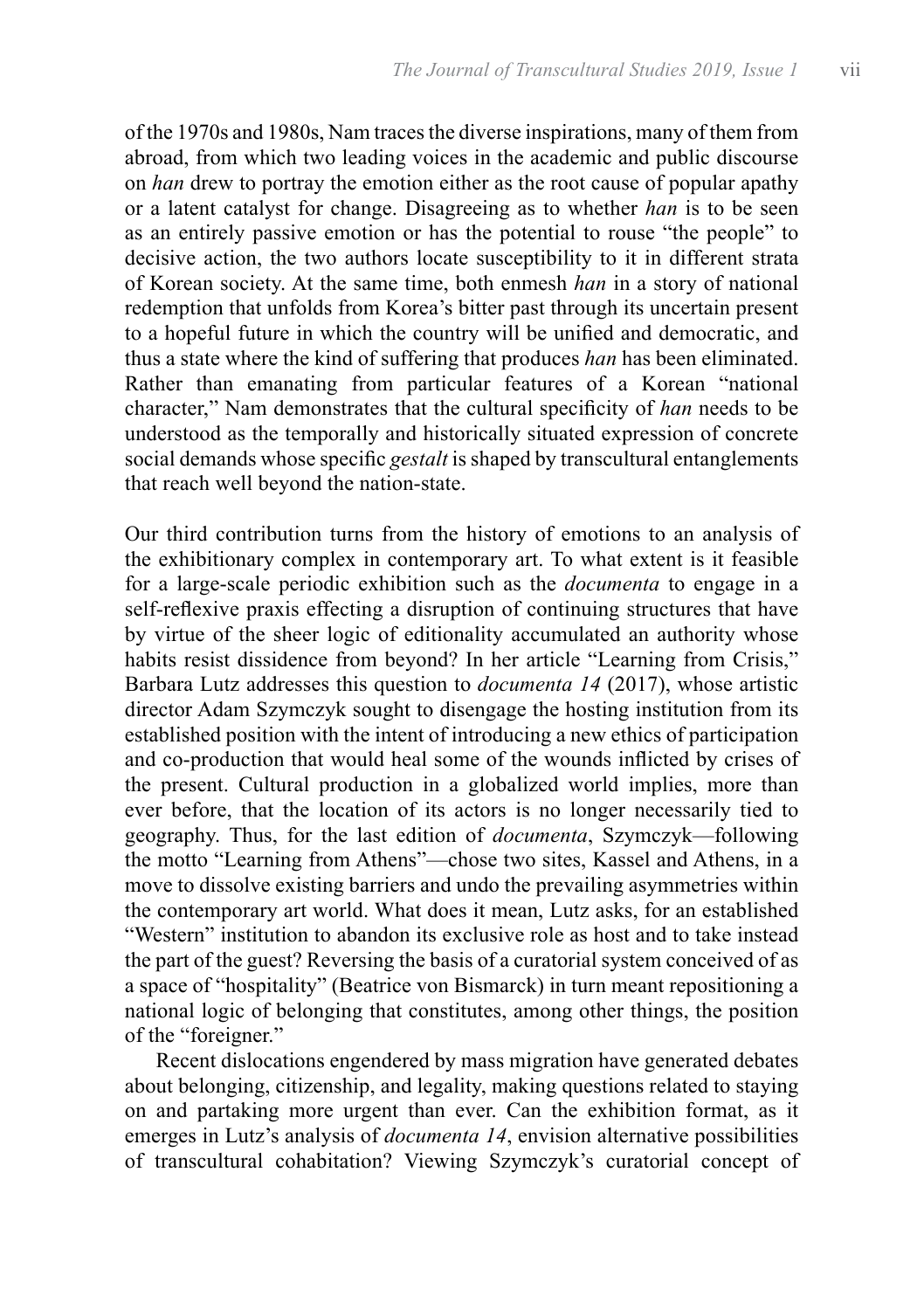distributed locations and reversed roles through a transcultural lens, Lutz pertinently asks whether extending an invitation necessarily results in participation, and what struggles would be required to lay down such terms of collaboration that in the end would transform the existing social logic of inclusion within which existing institutional frameworks remain unquestioned. Yet the gaps between the well-intentioned aims of *documenta 14* to "learn from Athens" and the details of individual events that the above account points to, go deeper than the everyday practicalities of organizing a mega-show.

Transcultural modes of thinking can take us beyond now-tired debates that critique "dominant Western and Eurocentric" power structures and might show the way to more experimental modes of engagement with the dilemmas of the contemporary art world. By undermining monocultural notions of belonging, a transcultural perspective draws our attention to altered configurations of the contemporary in which shared concerns and affinities transcend earlier cartographic divides such as "the West and the Rest" or even "Global North and Global South." The new connections that are being forged between dissident sites and actors centre on issues of belonging, participation, and citizenship—now being ceaselessly debated, manipulated, and injected with majoritarian values by populist regimes across the globe. Only when alternative possibilities of challenging monologic understandings of culture are envisaged for the individual and communities, can a basis for transcultural co-production—be it of art or exhibition practice—be realized.

Transcultural co-productions are not exclusively modern or contemporary phenomena. They were also a central feature of the "itinerant academies" established by Jesuit missionary societies in the sixteenth and seventeenth centuries, whose trajectories are traced by Dhruv Raina, a returning contributor to our journal, in the issue's fourth article. While it has long been argued that the Jesuit order and the long-distance networks it built to sustain its proselytizing drives into Latin America and Asia functioned as early modern prefigurations of today's multinational corporations, the relative significance and specific contributions of the non-European nodes linking these expansive networks are not yet sufficiently understood. This is especially true with regard to their place in the global history of knowledge. Recent scholarship has acknowledged the role of Jesuit and other religious scholars as active vectors in the formation modern academic disciplines, in the natural as well as the human sciences. But our picture of the geographies of knowledge production that shaped the emerging disciplinary canons and practices is still incomplete. Drawing on his own previous archival work and a wealth of kindred studies that have begun to fill in many blanks, Raina reconstructs the webs of connectivity that sustained the macro- and micro-geographies of Jesuit knowledge-making beyond Europe. Although recognizing that the Collegio Romano played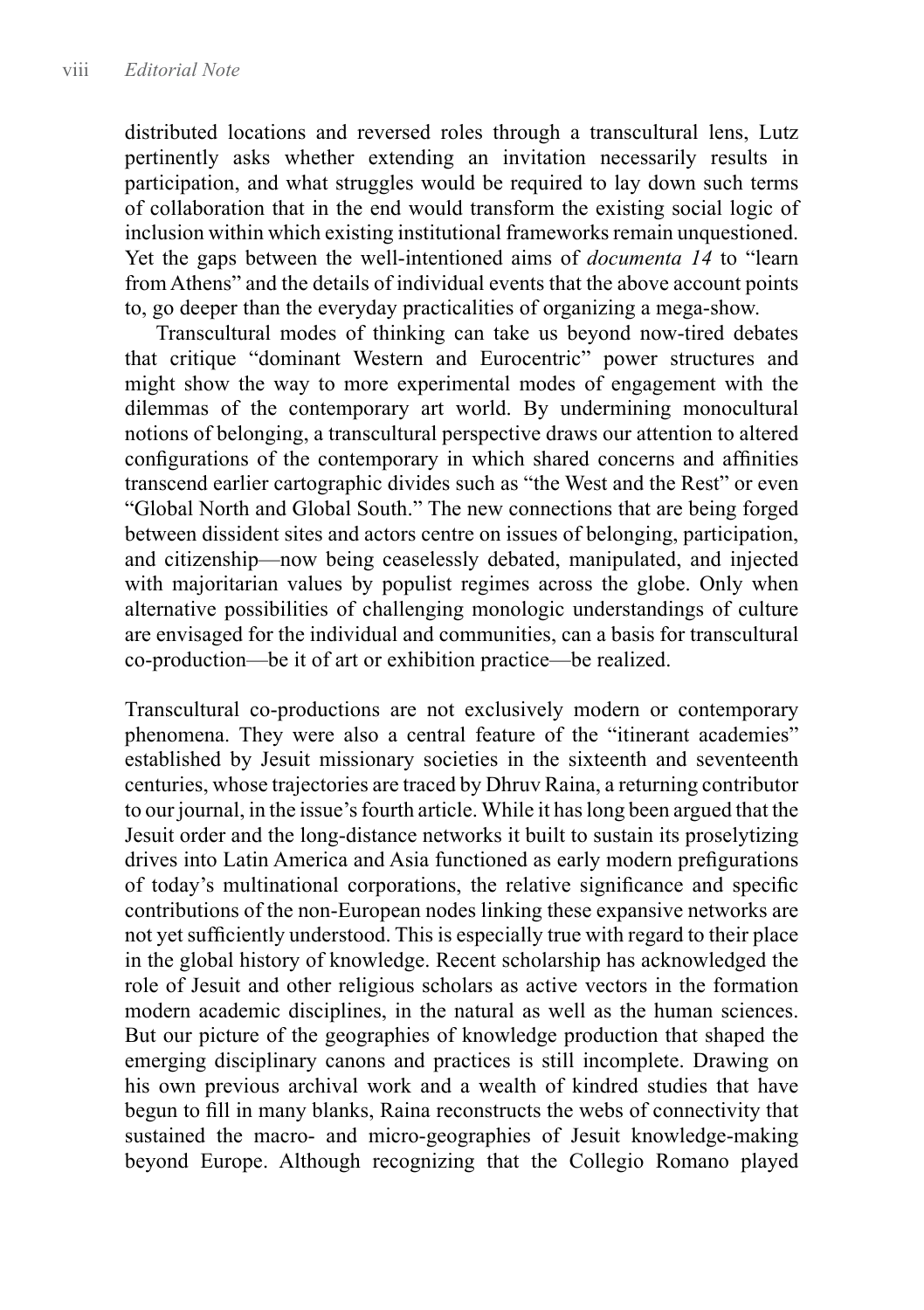a pivotal part in collecting, distributing, and authorizing knowledge, he argues that it was far from the only creative centre in the sprawling network of learned institutions that the Jesuits established for their missions. In order to advance their evangelical goals, or simply to survive, Jesuit missionaries needed to assemble detailed and reliable knowledge about their far-flung stations. This was possible only by enlisting the cooperation of local *savants* and by building dense intellectual networks in which the order's best-known European institutions, as Raina shows through the example of the rise of "Catholic Orientalism," filled no more than supplementary roles. Even if these informal networks remained largely virtual, or "itinerant" as the author puts it, the knowledge they helped to disseminate provided crucial building blocks for the construction of the modern disciplinary matrix. Raina's contribution thus not only underscores the transcultural nature of these undervalued but indispensable ingredients. It also demonstrates the extent to which transcultural studies can benefit from focusing on "less visible" actors and institutions whose contributions are customarily ignored in whiggish accounts of the history of science and their parochial equivalents in other domains of research.

Our rubric *Reports from the Field* features a contribution by Sophie Florence, a student in the MA in Transcultural Studies programme at Heidelberg University. The initiative taken by Sophie and her team comes in the wake of rising xenophobic violence and digitally disseminated hatred that have fractured the world across national boundaries and created a climate of fear and misinformation in our everyday lives. In other words, the world today presents us with conditions that call for an engagement with the core concepts of transcultural studies that effectively undermine purist notions of culture on which dominant versions of collective belonging continue to be based. Much of the racist violence, or misgivings *vis-à-vis* migrants and foreigners we encounter on a daily basis—Sophie and her team rightly point out—follow from simple ignorance that in turn breeds insecurity, if not overt hatred. This has motivated this exemplary project of knowledge-sharing beyond the classroom and into the fabric of the city and its communities. Building bridges, finding a language to communicate, to make the results of scholarly production widely accessible lies at the heart of transcultural studies that can be conceptualized as both a field of scholarship and an arena of performative citizenship.

And finally, some welcome news related to our journal. On the occasion of a recent event to honour the founding editor of the JTS, Rudolf G. Wagner, a well-wisher and admirer of the journal from Taiwan (who wishes to remain unnamed) presented us with a gift of  $£100,000$ . The money was raised by enlisting two generous benefactors: They are Barry Lam 林百里, the founder and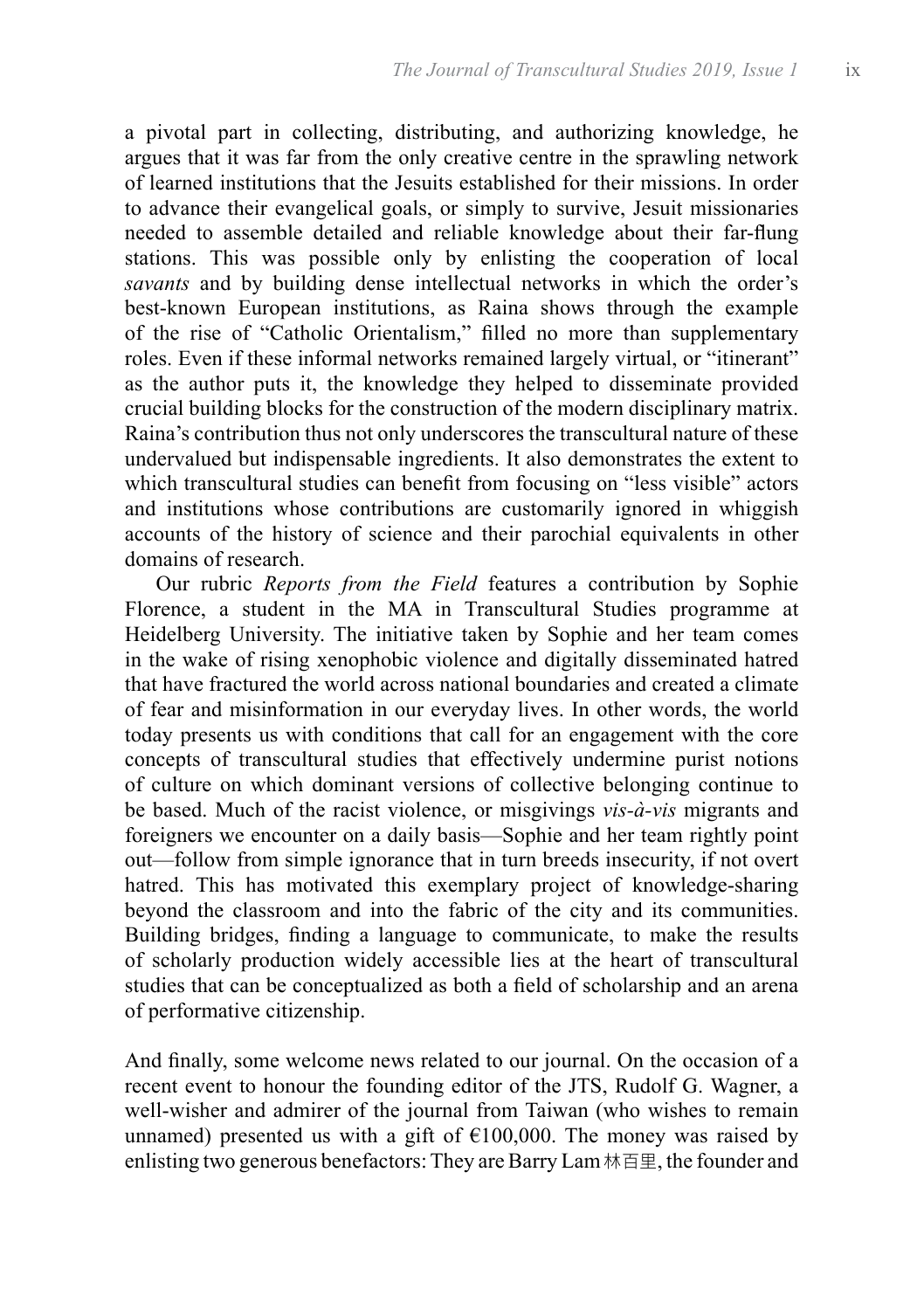Chairman of [Quanta Computer,](https://www.quantatw.com/quanta/english/) who is a patron of the arts and a philanthropist in the area of culture and education, and Tzu-Hsien Tung 童子賢, a Taiwanese businessman and philanthropist, who is a co-founder of [Asus](https://www.asus.com) and its former vice chairman. He now serves as the chairman of [Pegatron](http://pegatroncorp.com/). We are deeply grateful for this much-needed support and will endeavour to use this generous donation strategically for the journal.

Monica Juneja and Joachim Kurtz



*Fig. 1: Presentation of a grant of €100,000 to* The Journal of Transcultural Studies *at the Second Centre for Asian and Transcultural Studies Open Forum: China and the World, the World and China, in Honor of Rudolf G. Wagner to the honouree by Barbara Mittler (Institute of Sinology and CATS). Reproduced with the kind permission of Dietlind Wünsche.*